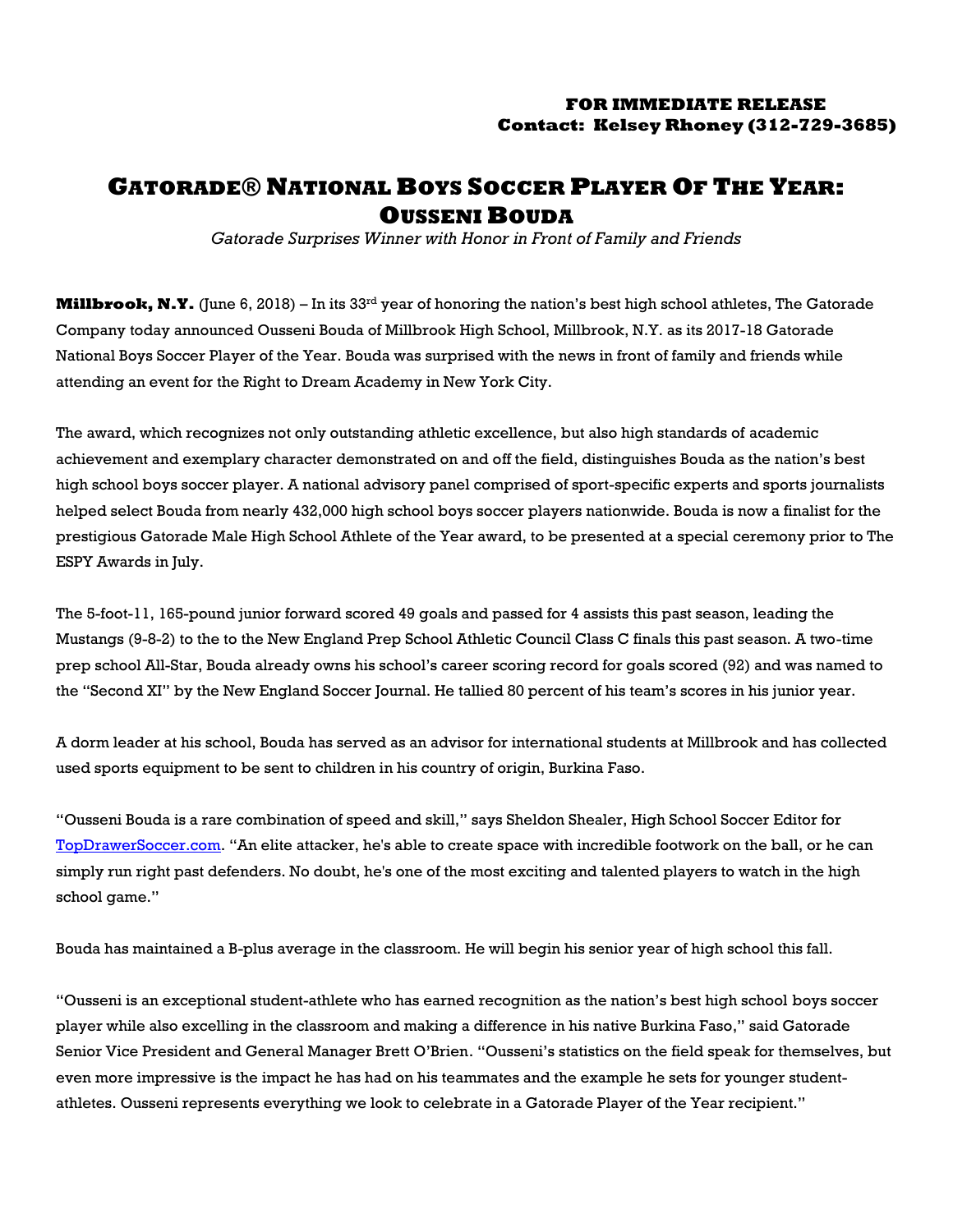## *Page 2/Gatorade National Boys Soccer Player of the Year*

As a part of Gatorade's cause marketing platform "Play it Forward," Bouda also has the opportunity to award a \$1,000 grant to a local or national youth sports organization of his choosing. He is also eligible to win one of twelve \$10,000 spotlight grants for his organization of choice, which will be announced throughout the year.

The Gatorade Player of the Year program annually recognizes one winner in the District of Columbia and each of the 50 states that sanction high school football, girls volleyball, boys and girls cross country, boys and girls basketball, boys and girls soccer, baseball, softball, and boys and girls track & field, and awards one National Player of the Year in each sport. The selection process is administered by the Gatorade high school sports leadership team in partnership with the Gatorade Player of the Year Selection Committee, which work with top sport-specific experts and a media advisory board of accomplished, veteran prep sports journalists to determine the state winners in each sport.

Former notable Gatorade National Players of the Year include:

- Super Bowl Most Valuable Player Peyton Manning
- 2015 NBA first overall pick Karl-Anthony Towns
- Three-time WNBA champion Maya Moore
- Seven-time track & field gold medalist Allyson Felix
- Three-time beach volleyball gold medalist Kerri Walsh
- Three-time Cy Young Award winner Clayton Kershaw

For more information on the Gatorade Player of the Year program, including nomination information, a complete list of former winners, and future announcement dates, visit the Gatorade Player of the Year Web site at [http://www.gatorade.com/poy,](http://www.gatorade.com/poy) on Facebook at [www.facebook.com/GatoradePOY](http://www.facebook.com/GatoradePOY) or follow us on Twitter at [www.twitter.com/Gatorade.](http://www.twitter.com/Gatorade)